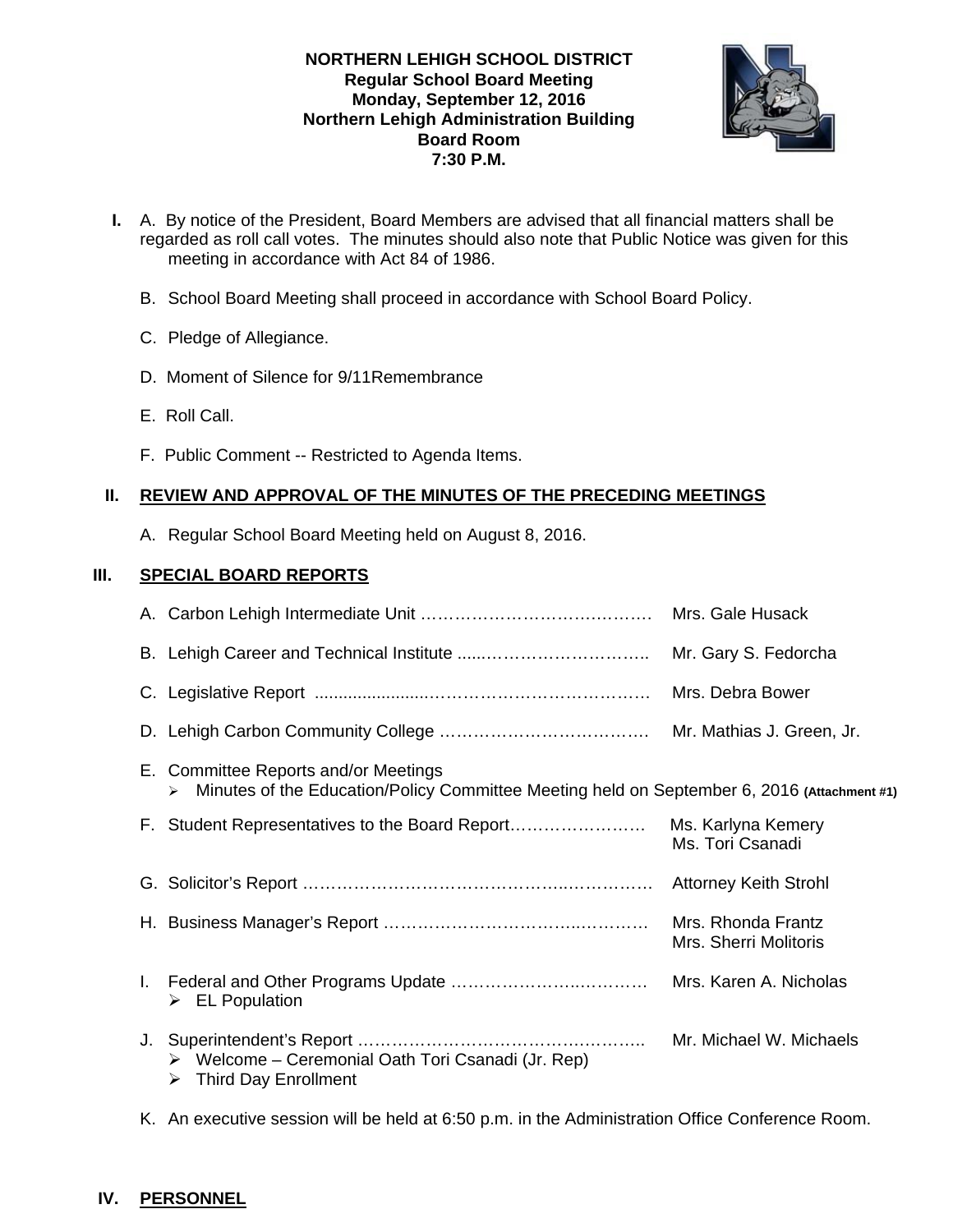#### A. Resignation/Retirement

- 1. Accept the resignation of Janice Herzog from her position as Emotional Support Paraprofessional at the Middle School effective August 29, 2016.
- 2. Accept the resignation of Connie Zellner from her position as Slatington Elementary Cook's helper effective August 30, 2016.

#### B. Appointment

1. Instructional

|    |    | a. Dylan Hofmann*<br>Assignment:<br>Salary:                         | <b>Temporary Professional Employee</b><br>Half Time Family Consumer Science Teacher at the<br>Middle School replacing Sue Bowser who retired.<br>\$23,437.50 (Step 1 Bachelor's +24 on the 2016-2017<br><b>CBA Salary Schedule)</b> |
|----|----|---------------------------------------------------------------------|-------------------------------------------------------------------------------------------------------------------------------------------------------------------------------------------------------------------------------------|
|    |    | Effective:<br>*Pending Verification of Missing Personnel File Items | August 22, 2016                                                                                                                                                                                                                     |
|    |    | b. Jenna Hoffert                                                    | <b>Professional Employee</b>                                                                                                                                                                                                        |
|    |    | Assignment:                                                         | High School Spanish Teacher replacing Ashlie Eckert<br>who resigned.                                                                                                                                                                |
|    |    | Salary:                                                             | \$56,800 (Step 5 Masters on the 2016-2017 CBA Salary<br>Schedule)                                                                                                                                                                   |
|    |    | Effective:                                                          | August 22, 2016                                                                                                                                                                                                                     |
|    |    | c. Shelby Bailey<br>Assignment:                                     | <b>Temporary Vacancy Replacement</b><br>Middle School English Teacher replacing a teacher on                                                                                                                                        |
|    |    | Salary:                                                             | medical leave.<br>Substitute Teacher Rate Days 1-30; Day 31 and beyond:<br>\$46,875 (Step 1 Bachelors on the 2016-2017 CBA                                                                                                          |
|    |    | Effective:                                                          | Salary Schedule)<br>August 23, 2016                                                                                                                                                                                                 |
|    |    | <b>Termination Date:</b>                                            | Upon return of full time teacher                                                                                                                                                                                                    |
|    |    | d. Sarah Fink                                                       | <b>Temporary Vacancy Replacement</b>                                                                                                                                                                                                |
|    |    | Assignment:                                                         | Slatington Elementary School 5 <sup>th</sup> Grade Teacher<br>replacing a teacher on family medical leave.                                                                                                                          |
|    |    | Salary:                                                             | Substitute Teacher Rate Days 1-30; Day 31 and beyond:<br>\$46,875 (Step 1 Bachelors on the 2016-2017 CBA                                                                                                                            |
|    |    | Effective:                                                          | Salary Schedule)<br>September 12, 2016                                                                                                                                                                                              |
|    |    | <b>Termination Date:</b>                                            | November 2, 2016                                                                                                                                                                                                                    |
|    | е. | Christina Oertner*                                                  | <b>Temporary Vacancy Replacement</b>                                                                                                                                                                                                |
|    |    | Assignment:                                                         | Slatington Elementary School 4 <sup>th</sup> Grade Teacher<br>replacing a teacher on family medical leave                                                                                                                           |
|    |    | Salary:                                                             | Substitute Teacher Rate Days 1-30; Day 31 and beyond:<br>\$46,875 (Step 1 Bachelors on the 2016-2017 CBA                                                                                                                            |
|    |    | Effective:                                                          | Salary Schedule)<br>September 12, 2016                                                                                                                                                                                              |
|    |    | <b>Termination Date:</b>                                            | January 30, 2017                                                                                                                                                                                                                    |
| 2. |    | *Pending Verification of Missing Personnel File Items               | Approve the following individuals as District Wide permanent substitute teachers for the                                                                                                                                            |
|    |    |                                                                     |                                                                                                                                                                                                                                     |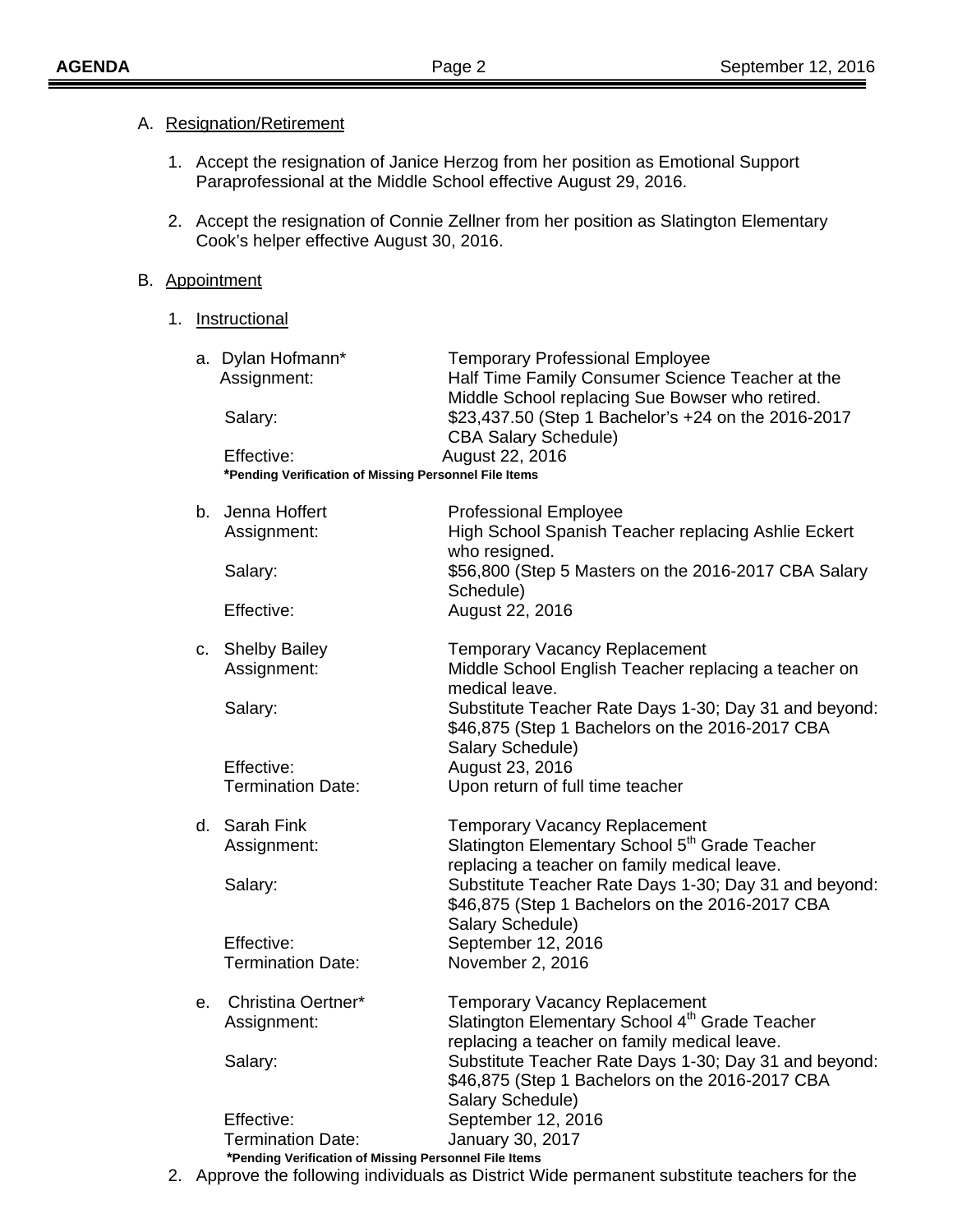2016-2017 school year. They will be paid a daily per diem rate of \$120 and will receive district health benefits according to the Affordable Care Act regulations with co-payment amounts equivalent to that of district personnel.

| <b>Shelby Bailey</b> | Sarah Fink             |
|----------------------|------------------------|
| Michelle McCormick   | <b>Stephen Reimert</b> |

#### C. Administrative Transfer – Non-Instructional

| Vicky Papay |                                                      |
|-------------|------------------------------------------------------|
| From:       | Paraprofessional at Peters Elementary School         |
| To: I       | PCA for Student #2990104 at Peters Elementary School |
| Salary:     | No change in salary                                  |
| Effective:  | September 13, 2016                                   |

## D. Family Medical Leave

- 1. Approve the request of employee #3845 to take a Family Medical Leave beginning on or about October 25, 2016, for the birth of her second child. Employee is requesting to use 5 personal days and 21 sick days. Upon exhaustion of eligible sick days, she is requesting a twelve week family medical leave. At the end of the family medical leave, employee is requesting an unpaid leave of absence. Employee plans to return to her current teaching position at the beginning of the fourth marking period, on or about March 31, 2016.
- 2. Approve the request of employee #6664 to take a medical leave of absence for the birth of her first child, beginning on or about October 26, 2016. Employee is requesting to use accumulated sick days. Employee plans to return to her current teaching position upon release of attending physician.
- 3. Approve the request of employee #3700 to take a Family Medical leave beginning on August 22, 2016. Employee is requesting to use 34.5 accumulated sick days. Upon exhaustion of sick days, she is requesting a twelve week family medical leave. Employee plans to return to her current teaching position upon release of attending physician.
- E. Rescind Co-Curricular Appointment 2016-2017

Rescind the appointment of Jeremy Battista in the amount of \$854 from his position as Middle School Yearbook Advisor for the 2016-2017 school year which was originally approved at the August 8, 2016 school board meeting.

F. Motion to renew the appointment of the following Co-Curricular positions for the 2016-2017 school year.

| Kelly Follweiler        | Senior Class Advisor              | \$671.00   |
|-------------------------|-----------------------------------|------------|
| Patricia Jones          | <b>Senior Class Advisor</b>       | \$671.00   |
| Steven Jonkman          | <b>Elementary Chorus Advisor</b>  | \$625.00   |
| Steven Jonkman          | <b>Elementary Band Advisor</b>    | \$833.00   |
| Michael Lehtonen        | Scholastic Scrimmage Advisor - HS | \$854.00   |
| <b>Christine Leslie</b> | Debate Advisor                    | \$1,463.00 |
| Andrea Meyers           | Sophomore Class Advisor           | \$671.00   |
|                         |                                   |            |

## G. Co-Curricular Appointment 2016-2017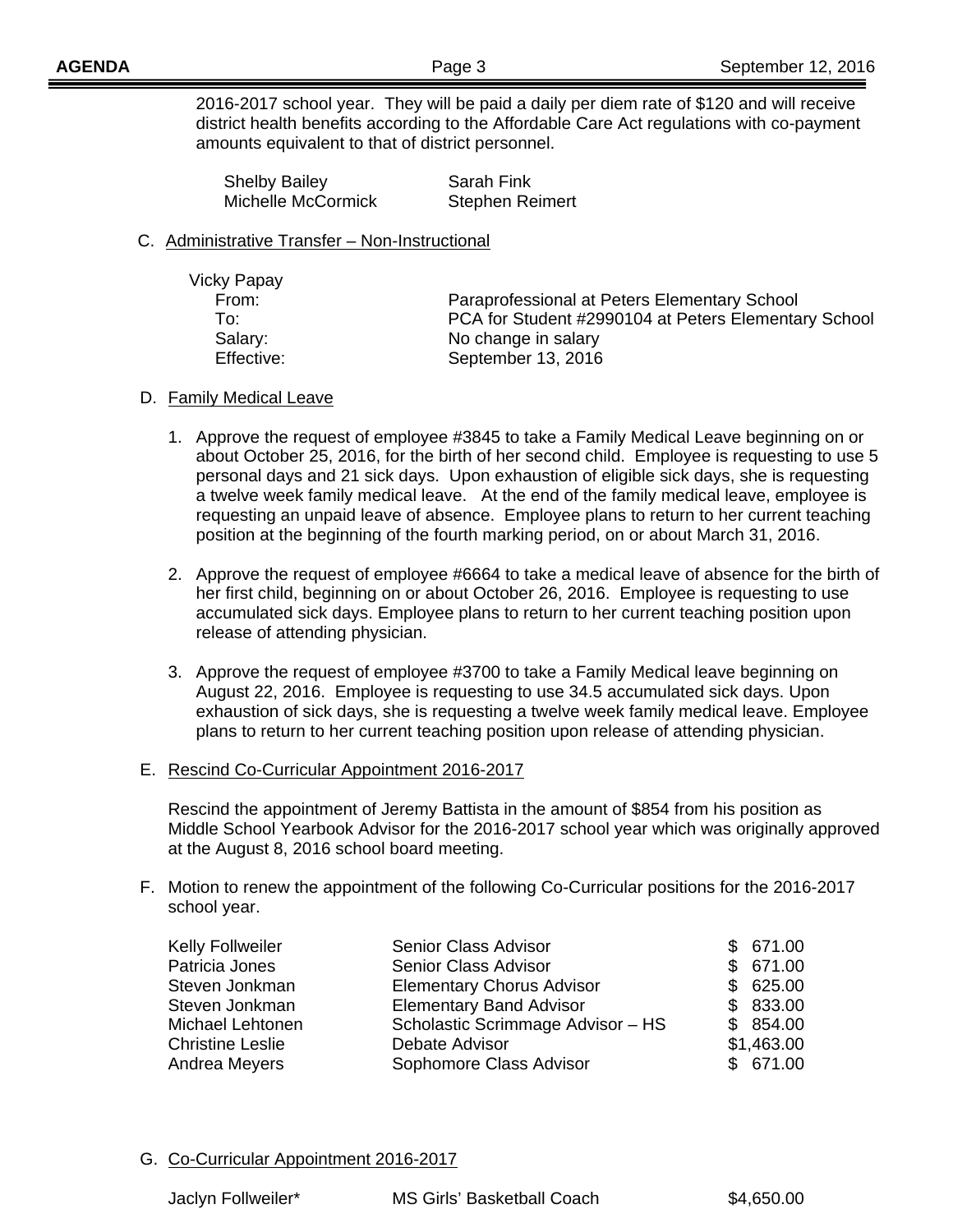| Mary Frank                                            | <b>MS Yearbook Advisor</b> | \$854.00   |
|-------------------------------------------------------|----------------------------|------------|
| Sarah Hill                                            | <b>SADD Advisor</b>        | \$587.00   |
| <b>Tracy Karpowich</b>                                | Sophomore Class Advisor    | \$671.00   |
| Nicholas Sander                                       | Newspaper Advisor – HS     | \$1,922.00 |
| *Pending Verification of Missing Personnel File Items |                            |            |

#### H. Salary Adjustments

 Acknowledge the following teacher who has completed the requirements per the Collective Bargaining Agreement that would entitle them to a salary increase for the 2016-2017 school year.

| Sara Shimer |              |
|-------------|--------------|
| From:       | Step $2B+24$ |
| To:         | Step 2M      |

#### I. Co-Curricular Volunteers 2016-2017

| Kelsey Follweiler*                                    | <b>Assistant MS Girls' Basketball Coach</b> |  |
|-------------------------------------------------------|---------------------------------------------|--|
| Alex Lerch*                                           | Assistant Boys' Basketball Coach            |  |
| James Corle                                           | <b>Band Advisor</b>                         |  |
| Kim Corle                                             | <b>Band Advisor</b>                         |  |
| Rebecca Hamm*                                         | <b>Band Advisor</b>                         |  |
| Ryan Kern                                             | <b>Assistant Wrestling Coach</b>            |  |
| Matt Newhard*                                         | <b>Band Advisor</b>                         |  |
| Christina Oertner*                                    | <b>Band Advisor</b>                         |  |
| <b>Channing Shiffert*</b>                             | <b>Assistant Girls' Soccer Coach</b>        |  |
| Jason Steigerwalt                                     | <b>Band Advisor</b>                         |  |
| *Pending Verification of Missing Personnel File Items |                                             |  |

#### J. Webpage Maintenance

- 1. Approve a stipend in the amount of \$500.00 for Mr. Andrew Kern for High School website maintenance and working with students during the 2016-2017 school year. Mr. Kern has constant contact with teachers, secretaries, and administrators in an effort to update the website on a daily basis with the latest information, handouts, and scheduled events. Stipend to be funded by the General Fund High School Student Activities Fund.
- 2. Approve a stipend in the amount of \$1,000.00 for Mr. Andrew Kern for maintenance and updates of the district website during the 2016-2017 school year. Stipend to be funded by superintendent's budget.
- 3. Approve a stipend in the amount of \$500.00 for Ms. Janet Bashore for maintenance and updates of the Peters Elementary website during the 2016-2017 school year. Stipend to be funded by Peters Elementary principal's discretionary account.
- 4. Approve a stipend in the amount of \$500.00 for Ms. Kori Dibilio for maintenance and updates of the Slatington Elementary website during the 2016-2017 school year. Stipend to be funded by Slatington Elementary principal's discretionary account.

#### K. Artistic Director for the Fall Play/Spring Musical

 Approve Stephen Shuey as Artistic Director for the Fall Play/Spring Musical for the NLHS Student Theater Group. Stipend for the Artistic Director will be \$2,000 to be paid out of the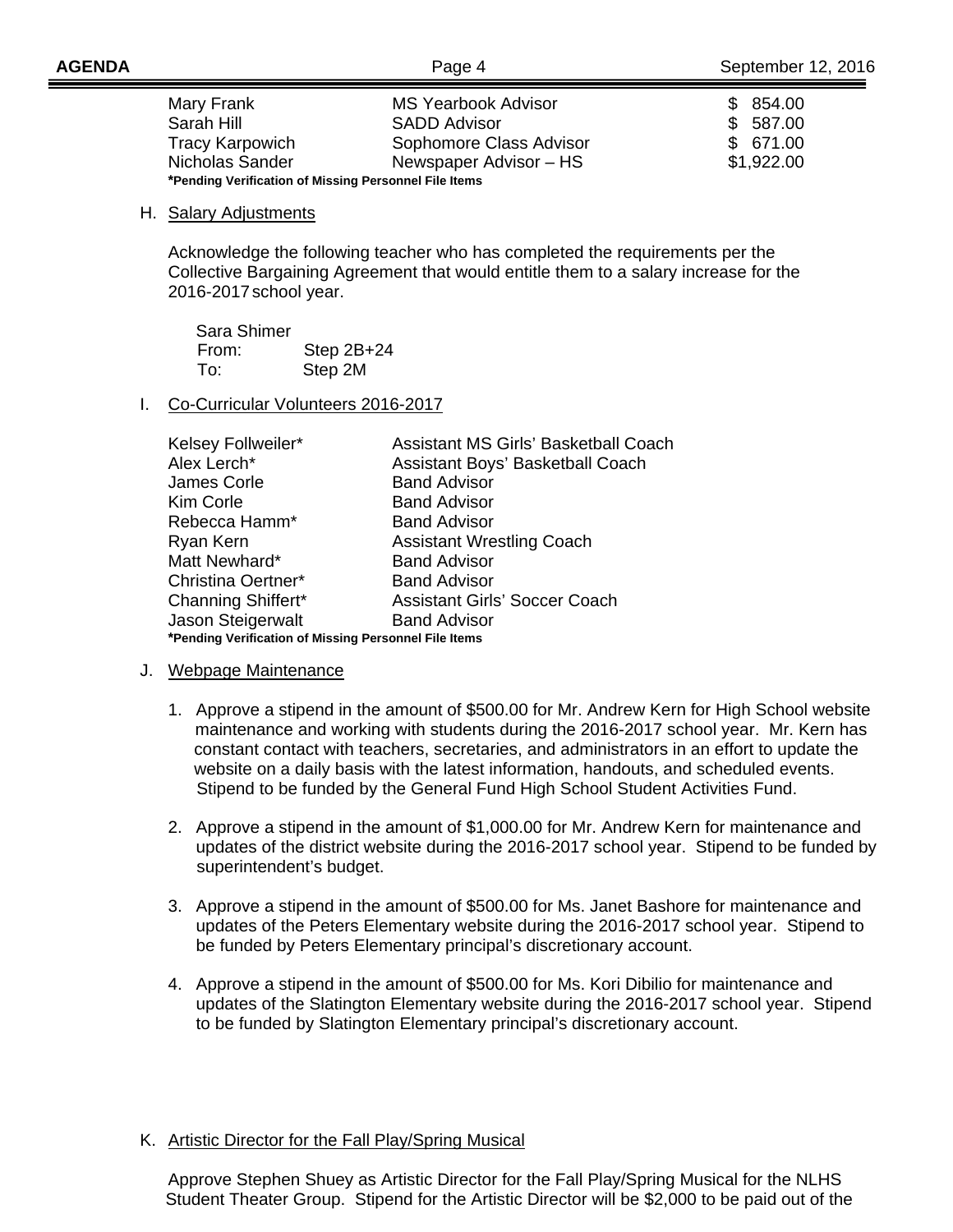General Fund High School Student Activities Fund The Artistic Director will be responsible for and overseeing all persons involved with set design and construction, costuming, lighting, sound, etc. as determined by the HS Principal and Production Director.

- L. Substitute
	- 1. Instructional

 Approve the following substitute teachers for the 2016-2017 school year at the 2016-2017 substitute teacher rates as approved on the Supplementary Personnel Salary Schedule:

 Scott Valentine\* – Social Studies; Mid-level Science Lori King – Elementary Christina Oertner\* - Elementary PK-4 **\*Pending Verification of Missing Personnel File Items** 

- 2. Non-Instructional
	- a. Approve the following individuals as substitute secretaries/aides for the 2016-2017 school year at the 2016-2017 substitute rate as approved on the Supplementary Personnel Salary Schedule:

Tami Herman\* Janice Herzog Amanda Trelease Patricia Bortz  **\*Pending Verification of Missing Personnel File Items** 

b. Approve the following individuals as substitute cafeteria workers for the 2016-2017 school year at the 2016-2017 substitute rate as approved on the Supplementary Personnel Salary Schedule:

 Tami Herman\* Amanda Trelease **\*Pending Verification of Missing Documents** 

c. Approve the following individual as substitute custodian for the 2016-2017 school year at the 2016-2017 substitute rate as approved on the Supplementary Personnel Salary Schedule:

Lori Vernon\* **\*Pending Verification of Missing Documents** 

- M. Unpaid Volunteers
	- 1. Approve the following unpaid volunteer aides in the Peters and/or Slatington Elementary school, and Middle School for the 2016-2017 school year.

Dixie Gross **Erica Szwast** 

Patricia Bollinger **Joanne Perich** Sharon Karpiszin Susan Bowser **Gina Serfass** Nancy Wagner Andrea Fella **JoAnne Sipos** Sheila White

Margaret Blose **Janet McKelvey** Karen Haberen

2. Approve the following unpaid volunteer to assist in the Technology Department as needed:

Kristina Quay\*  **\*Pending Verification of Missing Documents**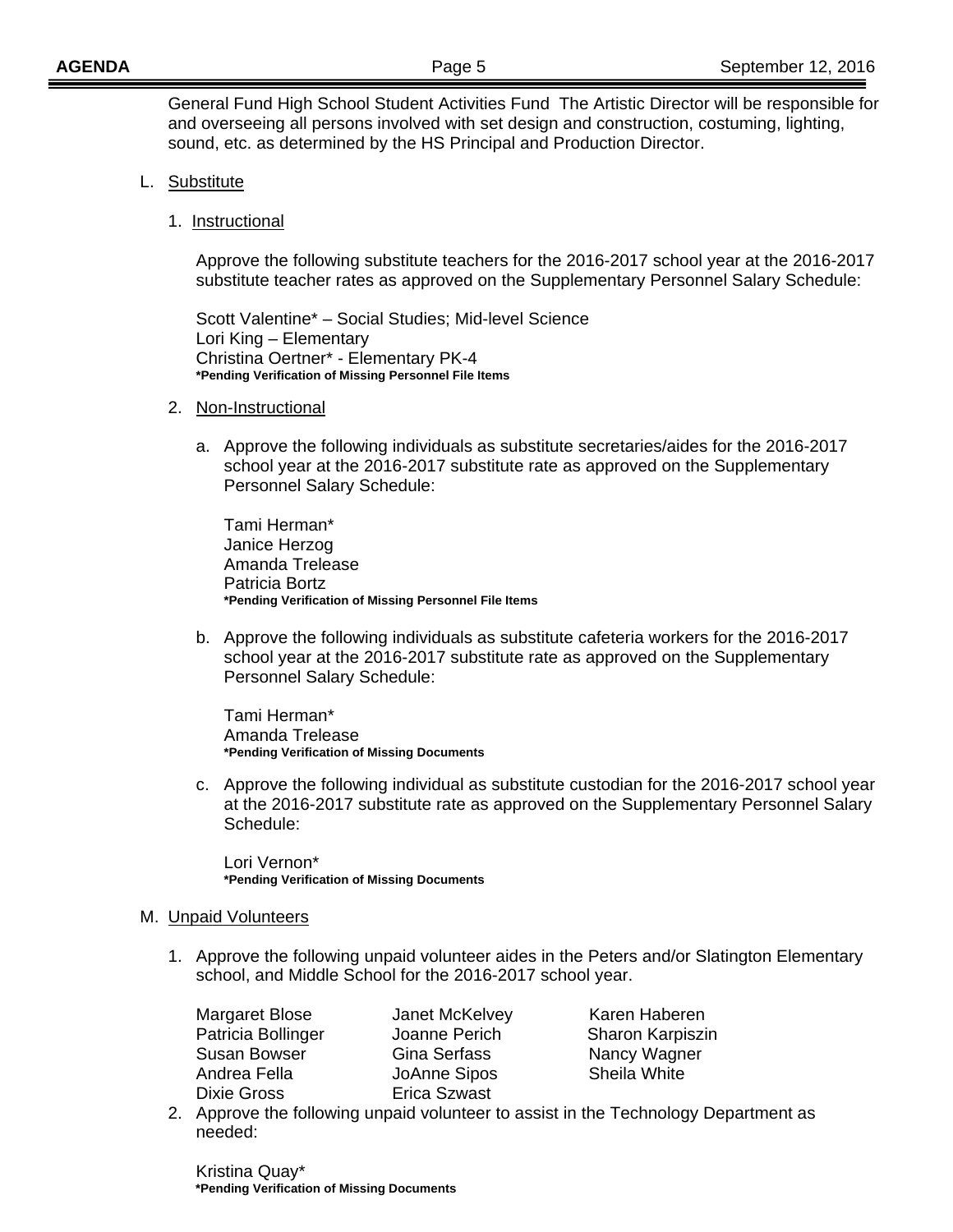## **V. CONFERENCES**

- A. Rhonda Frantz A/CAPA Fall Workshop November 3-4, 2016 Hershey, PA Registration: \$255.00, Lodging: \$256.00, Meals: \$10.00, Travel: \$81.00 - Total Approximate Cost: \$602.00 – Funding: Business Office Budget **(Attachment #2)**
- B. Karen Nicholas WIDA 2016 National Conference October 12-14, 2016 Philadelphia, PA – Registration: \$595.00, Lodging: \$482.79, Meals: \$91.00, Travel: \$166.68 – Total Approximate Cost: \$1335.47 – Funding: Title III Funds - \$1,077.79; Curriculum & Instruction Budget - \$257.68 **(Attachment #3)**
- C. Alice Lieberman WIDA 2016 National Conference October 12-14, 2016 Philadelphia, PA – Registration: \$595.00, Lodging: \$482.79, Meals: \$91.00, Travel: \$166.68 – Total Approximate Cost: \$1335.47 – Funding: Title III Funds - \$1,077.79; Curriculum & Instruction Budget - \$257.68 **(Attachment #4)**

## **VI. POLICY**

#### A. Board Policy First Reading

- 1. Approve school board policy #104 Programs Nondiscrimination in Employment/Contract Practices, as presented after first reading. **(Attachment #5)**
- 2. Approve school board policy #247 Pupils Hazing, as presented after first reading. **(Attachment #6)**
- 3. Approve school board policy #317.1 Employees Educator Misconduct, as presented after first reading. **(Attachment #7)**
- 4. Approve school board policy #622 Finances GASB Statement 34, as presented after first reading. **(Attachment #8)**
- B. Homebound Instruction

It is recommended that the Board of Education grant homebound instruction for a  $12<sup>th</sup>$  grade student, Student No.1790202 for five hours per week, effective August 29, 2016 and continuing until approximately October 17, 2016.

## **VII. OLD BUSINESS**

## **VIII. NEW BUSINESS**

A. Approve to designate and authorize the following administrators to sign summary offense notices for district students for the 2016-2017 school year:

> Mr. Frank Gnas – School Police Officer Mr. Paul Leonzi – Peters Elementary School Principal Mr. Scott Pyne – Slatington Elementary School Principal Mrs. Jill Chamberlain – Middle School Principal Mr. Robert Vlasaty – High School Principal Ms. Tanya Simms – High School Assistant Principal

## B. Election of PSBA Officers

**RECOMMEND** …. That the Board of Education elects the following candidates as officers for the Pennsylvania School Boards Association, effective January 1, 2017 through December 31, 2017.